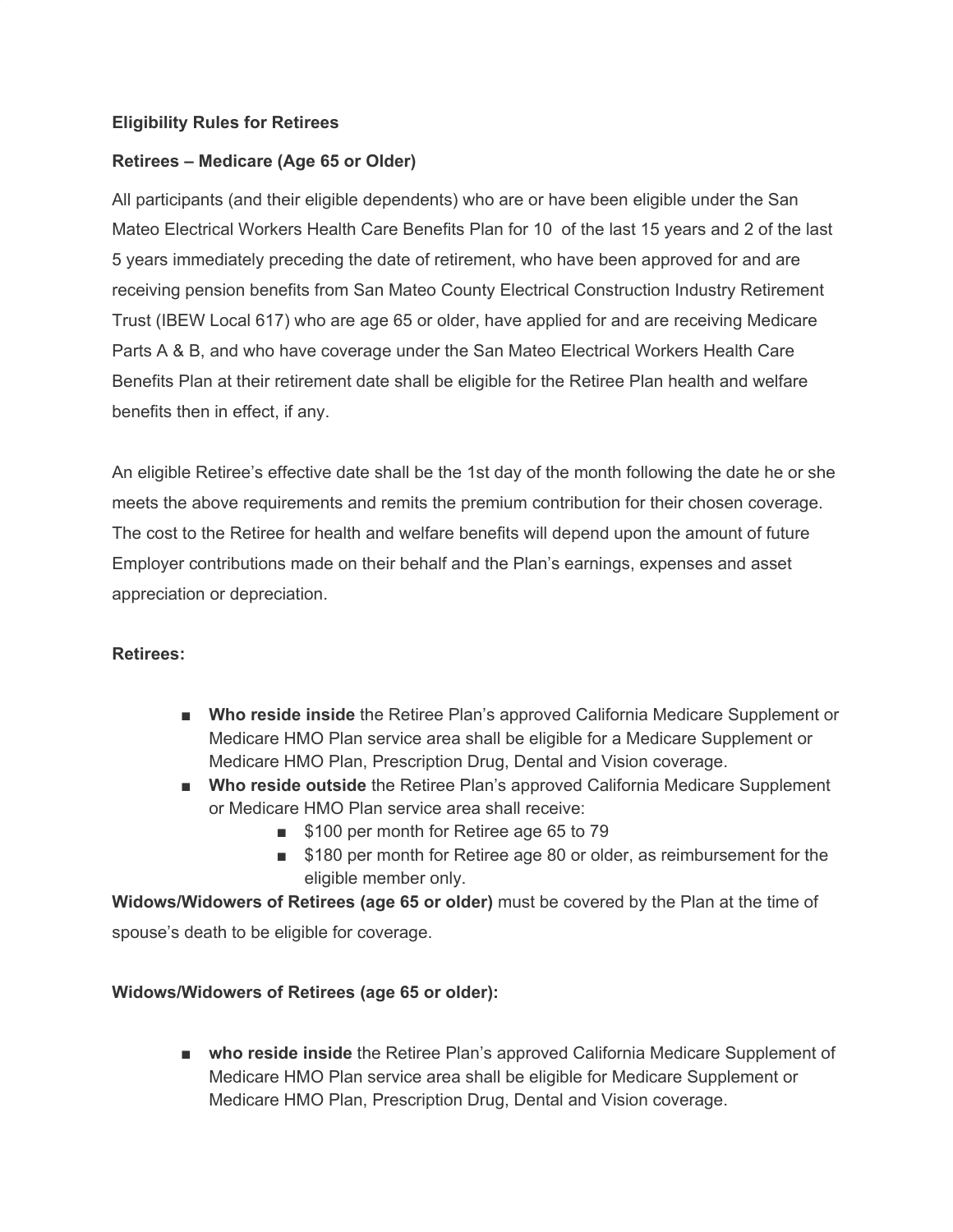- **who reside outside** the Retiree Plan's approved California Medicare Supplement or Medicare HMO Plan service area shall receive:
	- \$100 per month for Widow/Widower age 65 to 79
	- \$180 per month for Widow/Widower age 80 or older, as reimbursement for the eligible Widow/Widower only

**Widows/Widowers of Retirees (age 65 or older) who remarry** may elect to continue coverage for themselves only and must self-pay the full premium for Medicare Supplement or Medicare HMO Plan, Prescription Drug, Dental and Vision Plans.

**Divorced spouses (under age65) of Retirees** will cease to be eligible for coverage under the Plan effective the 1st day of the month following the date the divorce in final. The divorced spouse may elect to continue coverage through COBRA for eighteen (18) months, or extended COBRA, if eligible. It is the member's responsibility to notify the Administrative Office of the divorce.

**Divorced spouses (age 65 or older) of Retirees** who are covered by the California Medicare Supplement or Medicare HMO Plan will cease to be eligible for Prescription Drug, Dental and Vision coverage under the Plan effective the 1st day of the month following the date the divorce in final. The divorced spouse may elect to continue the Medicare Supplement or Medicare HMO coverage only by paying the full premium. It is the member's responsibility to notify the Administrative Office of the divorce.

#### **Early Retirees – Non-Medicare (Age 55 to 64)**

All participants (and their eligible dependents) who are or have been eligible under the San Mateo Electrical Workers Health Care Benefits Plan for 10 of the last 15 years and 2 of the last 5 years immediately preceding date of retirement, who have been approved for and are receiving pension benefits from San Mateo County Electrical Construction Industry Retirement Trust (IBEW Local 617), who are age 55 to 64 and who have coverage under the San Mateo Health Car Benefits Plan at their retirement date shall be eligible for the Retiree Plan health and welfare benefits then in effect, if any.

An eligible Early Retiree's effective date shall be the 1st day of the month following the date he or she meets the above requirements and remits the premium contribution for their chosen coverage. The cost to the Early Retiree for health and welfare benefits will depend upon the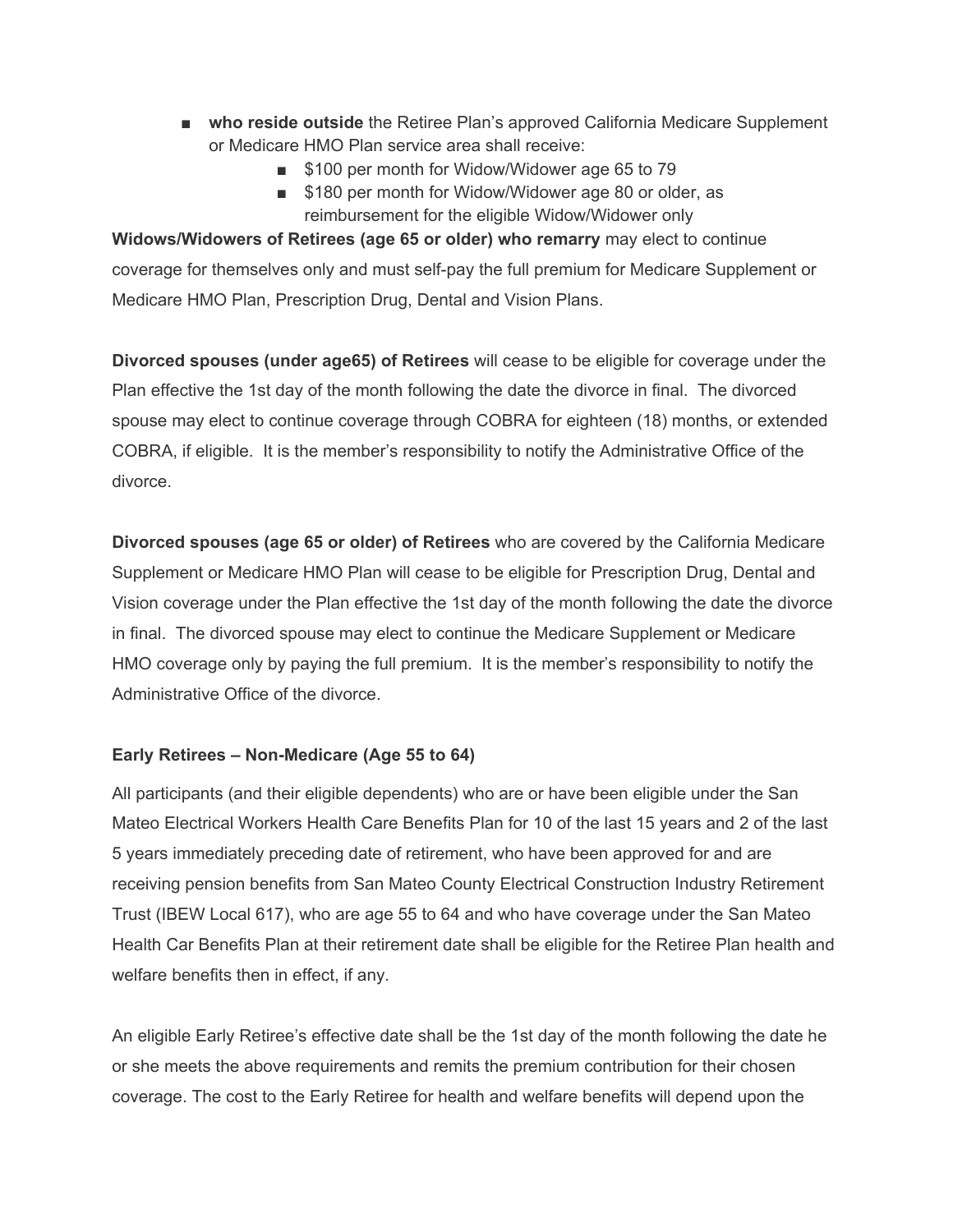amount of future Employer contributions made on their behalf and the Plan's earning, expenses and asset appreciation or depreciation.

# **Early Retirees (non-Medicare):**

- **who reside inside** the Retirees Plan's approved California HMO service area shall be eligible for Medical, Dental and Vision coverage. Cost to Member, Spouse and eligible Dependents pay 50% of all premiums per month.
- **who reside outside** the Retiree Plan's approved California HMO service area will not be eligible for Medical, Dental or Vision coverage, but shall receive \$100 per month reimbursement for the eligible member only.

## **Widows/Widowers of Early Retirees (age 55-64/non-Medicare):**

- **who reside inside** the Retiree Plan's approved California HMO service area will quality at the Early Retiree rate and shall be eligible for Medical, Dental and Vision coverage. Spouse and eligible dependents pay 50% of all premiums.
- **who reside outside** the Retiree Plan's approved California HMO service area may elect a PPO plan. Spouse and eligible dependents pay 65% of all premiums.

**Widows/Widowers (age 55-64/non-Medicare) who remarry** will cease to be eligible for

coverage on the first day of the month following the date of their marriage.

**Divorced Spouses (under age 65/non-Medicare) of Early Retirees** will cease to be eligible for coverage under the Plan effective the 1st day of the month following the date the divorce in final. The divorced spouse may elect to be covered by COBRA, if eligible. It is the member's responsibility to notify the Administrative Office of the divorce.

**Divorced Spouses (age 65 or older/non-Medicare) of Early Retirees** who are covered by the California Medicare Supplement or Medicare HMO Plan will cease to be eligible for Prescription Drug, Dental and Vision coverage under the Plan effective the 1st day of the month following the date the divorce in final. The divorced spouse may elect to continue the Medicare Supplement or Medicare HMO coverage only, by paying the full premium. It is the member's responsibility to notify the Administrative Office of the divorce.